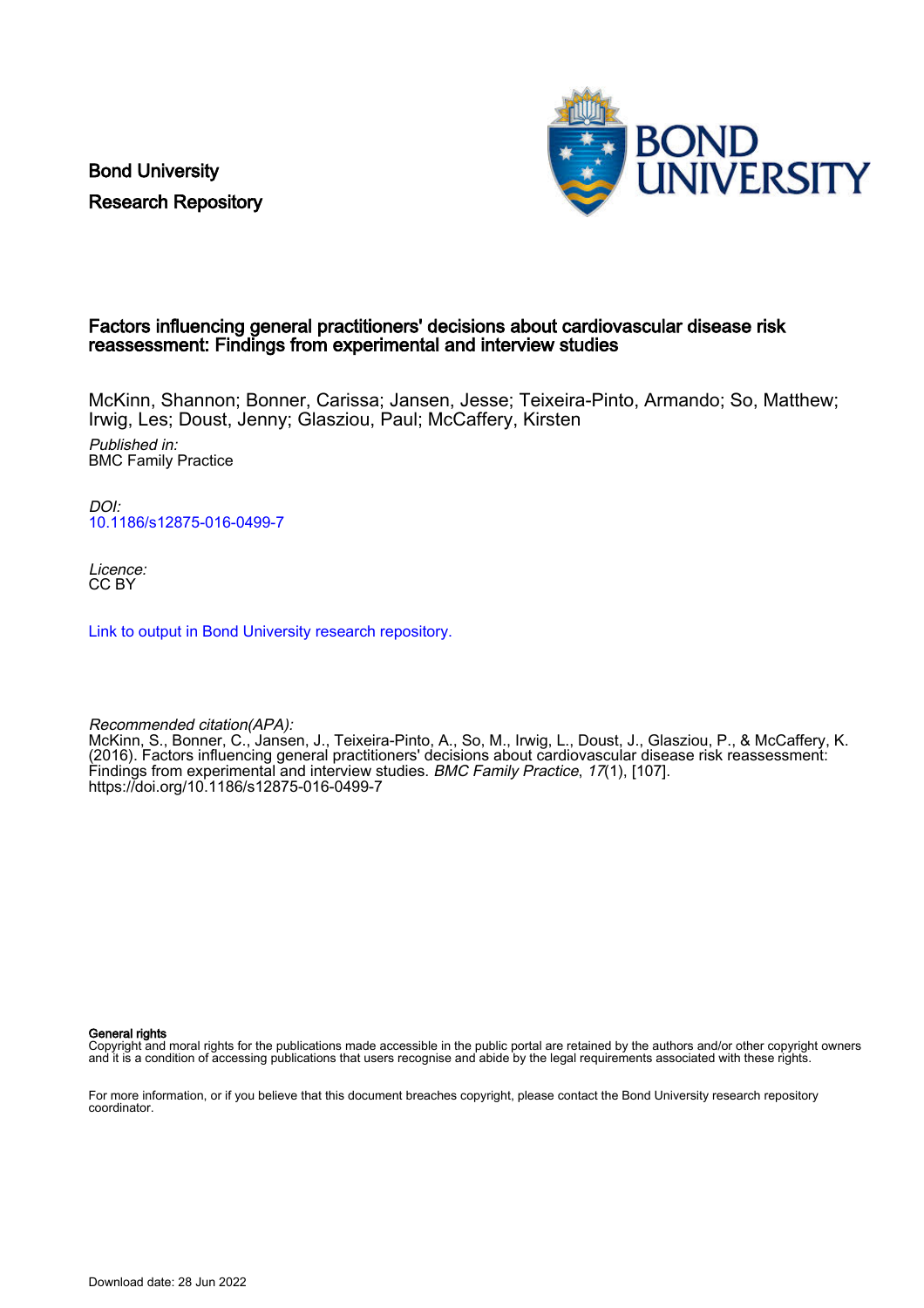## **RESEARCH ARTICLE Example 2014 12:30 The Contract of Contract ACCESS**



# Factors influencing general practitioners' decisions about cardiovascular disease risk reassessment: findings from experimental and interview studies

Shannon McKinn<sup>1[,](http://orcid.org/0000-0001-6384-1745)2</sup> (**p**, Carissa Bonner<sup>1,2</sup>, Jesse Jansen<sup>1,2</sup>, Armando Teixeira-Pinto<sup>1</sup>, Matthew So<sup>1,2</sup>, Les Irwig<sup>1</sup> , Jenny Doust<sup>1,3</sup>, Paul Glasziou<sup>1,3</sup> and Kirsten McCaffery<sup>1,2\*</sup>

## Abstract

**Background:** Guidelines on cardiovascular disease (CVD) risk reassessment intervals are unclear, potentially leading to detrimental practice variation: too frequent can result in overtreatment and greater strain on the healthcare system; too infrequent could result in the neglect of high risk patients who require medication. This study aimed to understand the different factors that general practitioners (GPs) consider when deciding on the reassessment interval for patients previously assessed for primary CVD risk.

Methods: This paper combines quantitative and qualitative data regarding reassessment intervals from two separate studies of CVD risk management. Experimental study: 144 Australian GPs viewed a random selection of hypothetical cases via a paper-based questionnaire, in which blood pressure, cholesterol and 5-year absolute risk (AR) were systematically varied to appear lower or higher. GPs were asked how they would manage each case, including an open-ended response for when they would reassess the patient. Interview study: Semi-structured interviews were conducted with a purposive sample of 25 Australian GPs, recruited separately from the GPs in the experimental study. Transcribed audio-recordings were thematically coded, using the Framework Analysis method.

Results: Experiment: GPs stated that they would reassess the majority of patients across all absolute risk categories in 6 months or less (low AR = 52 % [Cl<sub>95%</sub> = 47–57 %], moderate AR = 82 % [Cl<sub>95%</sub> = 76–86 %], high AR = 87 %  $[C]_{95\%} = 82-90$  %], total = 71 %  $[C]_{95\%} = 67-75$  %]), with 48 % (Cl<sub>95%</sub> = 43-53 %) of patients reassessed in under 3 months. The majority (75 % [CI95% = 70–79 %]) of patients with low-moderate AR (≤15 %) and an elevated risk factor would be reassessed in under 6 months.

Interviews: GPs identified different functions for reassessment and risk factor monitoring, which affected recommended intervals. These included perceived psychosocial benefits to patients, preparing the patient for medication, and identifying barriers to lifestyle change and medication adherence. Reassessment and monitoring intervals were driven by patient motivation to change lifestyle, patient demand, individual risk factors, and GP attitudes.

(Continued on next page)

<sup>1</sup>Screening and Test Evaluation Program (STEP), Sydney School of Public

Health, The University of Sydney, Sydney, NSW, Australia

<sup>2</sup>Centre for Medical Psychology & Evidence-based Decision-making

(CeMPED), The University of Sydney, Sydney, NSW, Australia

Full list of author information is available at the end of the article



© 2016 The Author(s). Open Access This article is distributed under the terms of the Creative Commons Attribution 4.0 International License [\(http://creativecommons.org/licenses/by/4.0/](http://creativecommons.org/licenses/by/4.0/)), which permits unrestricted use, distribution, and reproduction in any medium, provided you give appropriate credit to the original author(s) and the source, provide a link to the Creative Commons license, and indicate if changes were made. The Creative Commons Public Domain Dedication waiver [\(http://creativecommons.org/publicdomain/zero/1.0/](http://creativecommons.org/publicdomain/zero/1.0/)) applies to the data made available in this article, unless otherwise stated.

<sup>\*</sup> Correspondence: [kirsten.mccaffery@sydney.edu.au](mailto:kirsten.mccaffery@sydney.edu.au) <sup>1</sup>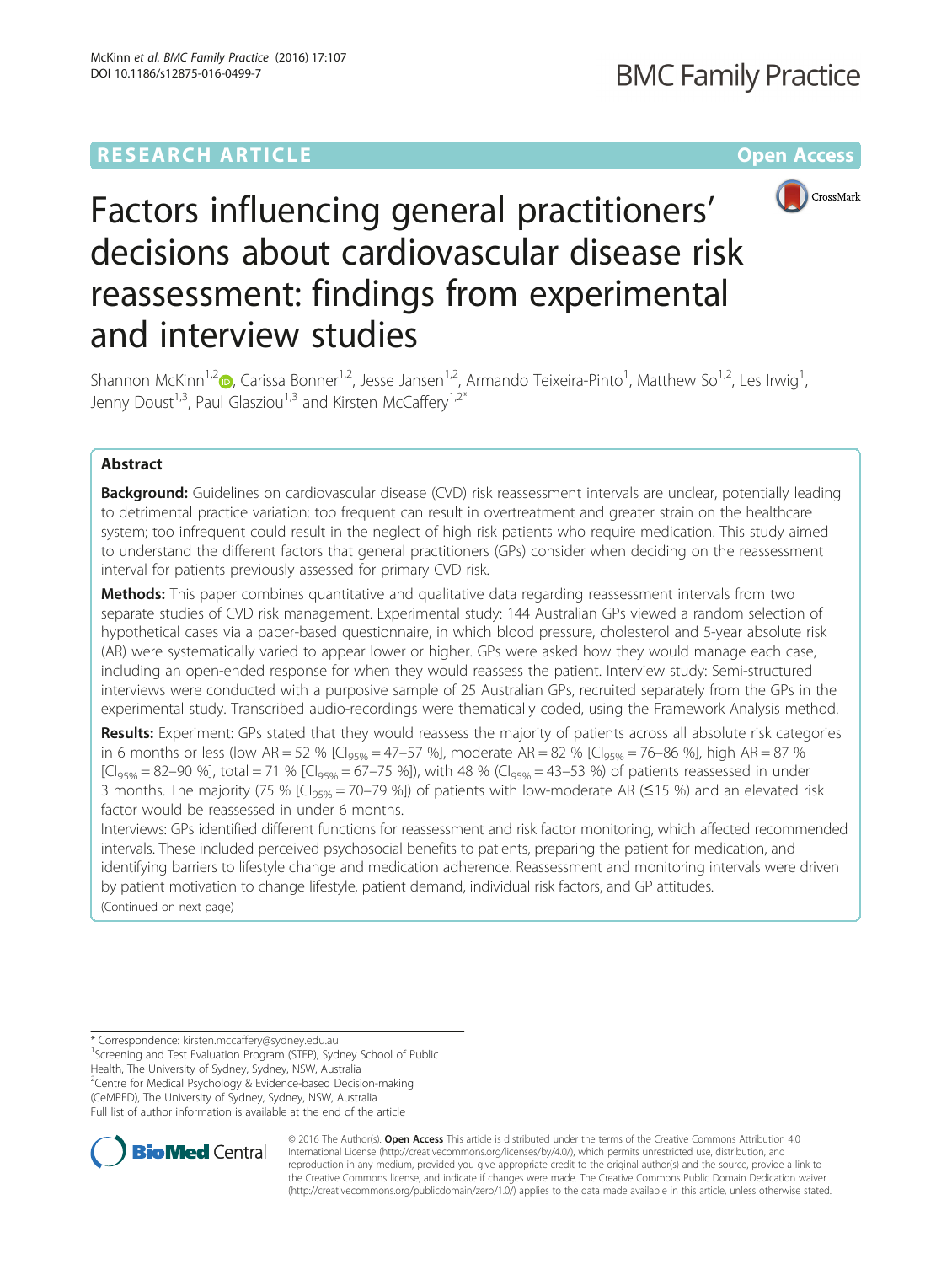#### <span id="page-2-0"></span>(Continued from previous page)

**Conclusions:** There is substantial variation in reassessment intervals for patients with the same risk profile. This suggests that GPs are not following reassessment recommendations in the Australian guidelines. The use of shorter intervals for low-moderate AR contradicts research on optimal monitoring intervals, and may result in unnecessary costs and over-treatment.

Keywords: Cardiovascular disease, Primary care, General practice, Prevention, Risk assessment

#### Background

International guidelines for cardiovascular disease (CVD) prevention recommend the use of absolute risk (AR) assessment to guide preventive medication, rather than treating blood pressure and cholesterol as individual risk factors [[1](#page-9-0)–[3\]](#page-9-0). Australian guidelines use age, sex, smoking, diabetes, systolic blood pressure and cholesterol ratio to estimate the risk of a cardiovascular event in the next 5 years, based on the Framingham model [[1](#page-9-0), [2, 4](#page-9-0)]. Preventive medication is recommended if AR is higher than 15 %, or 10– 15 % with other risk factors (e.g. significant family history of CVD). Reassessment of AR is recommended after 2 years for low risk patients  $\left($  < 10 %), 6–12 months for patients at moderate risk (10–15 %), and according to clinical context for high risk patients (>15 %). Patients on medication or recommended to make lifestyle changes may be monitored more frequently, but AR does not need to be reassessed. These reassessment recommendations are based on consensus-based expert clinical judgement and the published literature [\[1](#page-9-0), [2\]](#page-9-0). Other international guidelines use a 10 year timeframe, with varying medication thresholds and reassessment recommendations, if reassessment is addressed at all [[5](#page-9-0)–[8\]](#page-9-0).

Previous studies have shown that general practitioners (GPs) do not consistently base their decisions regarding primary CVD prevention on AR [\[9](#page-9-0)–[13](#page-9-0)]. The lack of uniformity in guideline recommendations for reassessment intervals, combined with the low utilisation of AR in practice is likely to result in highly variable reassessment. This is a potential concern, as reassessments that are too frequent can result in overtreatment and greater strain on the healthcare system [[6](#page-9-0), [14](#page-9-0)], while reassessments that are too infrequent could result in the neglect of high risk patients who require medication. This study aims to understand the different clinical and psychosocial factors that GPs consider when recommending the frequency of CVD risk reassessment and monitoring in primary CVD prevention.

## Methods

This study combines quantitative and qualitative data. Questions on reassessment intervals were presented to Australian GPs in two separate studies of CVD risk management [\[9, 12](#page-9-0), [15, 16\]](#page-9-0). In this context, reassessment refers to a patient returning to the GP for specific reassessment of CVD risk, including re-measurement of blood pressure

and/or cholesterol. Primary assessment and management results have been presented elsewhere [[9, 12, 15](#page-9-0), [16](#page-9-0)]. Ethical approval was obtained from the University of Sydney Human Research Ethics Committee (11–2011/ 14379) and the Sydney Local Health District Human Research Ethics Committee (Protocol No X11-0200 and HREC/11/RPAH/294), and informed consent was obtained from all participants.

Table 1 GP characteristics - study 1

|                                                          |                                              | Study 1 ( $n = 144$ ) |
|----------------------------------------------------------|----------------------------------------------|-----------------------|
| Sex                                                      | M                                            | 62 (43 %)             |
|                                                          | F                                            | 82 (57 %)             |
| Age                                                      | $<$ 40                                       | 18 (13 %)             |
|                                                          | $40 - 49$                                    | 33 (23 %)             |
|                                                          | $50 - 59$                                    | 61 (42 %)             |
|                                                          | $60+$                                        | 30 (21 %)             |
| Years of practice                                        | < 10                                         | 6(7%)                 |
|                                                          | $10 - 19$                                    | 23 (16 %)             |
|                                                          | $20 - 29$                                    | 49 (34 %)             |
|                                                          | $30+$                                        | 60 (42 %)             |
| Number of GPs in<br>practice                             | $1 - 5$                                      | 72 (50 %)             |
|                                                          | $6 - 10$                                     | 44 (31 %)             |
|                                                          | $11 - 15$                                    | 18 (13 %)             |
|                                                          | $16+$                                        | 6(4%)                 |
|                                                          | Not applicable (Locum, etc.)<br>or no answer | 4(3%)                 |
| Self-reported use of AR<br>(in practice) <sup>a</sup>    | 1 (Never)                                    | 18 (13 %)             |
|                                                          | $\overline{2}$                               | 27 (19 %)             |
|                                                          | 3                                            | 39 (27 %)             |
|                                                          | $\overline{4}$                               | 38 (26 %)             |
|                                                          | 5 (Always)                                   | 21 (14 %)             |
| Self-reported use of AR<br>(in study cases) <sup>a</sup> | 1 (Never)                                    | 12 (8 %)              |
|                                                          | $\overline{2}$                               | 15 (10 %)             |
|                                                          | 3                                            | 37 (26 %)             |
|                                                          | $\overline{4}$                               | 45 (31 %)             |
|                                                          | 5 (Always)                                   | 34 (24 %)             |

 $a$ 1–5 Likert scale (1 = never, 5 = always); Percentages may not always add up to 100 due to missing responses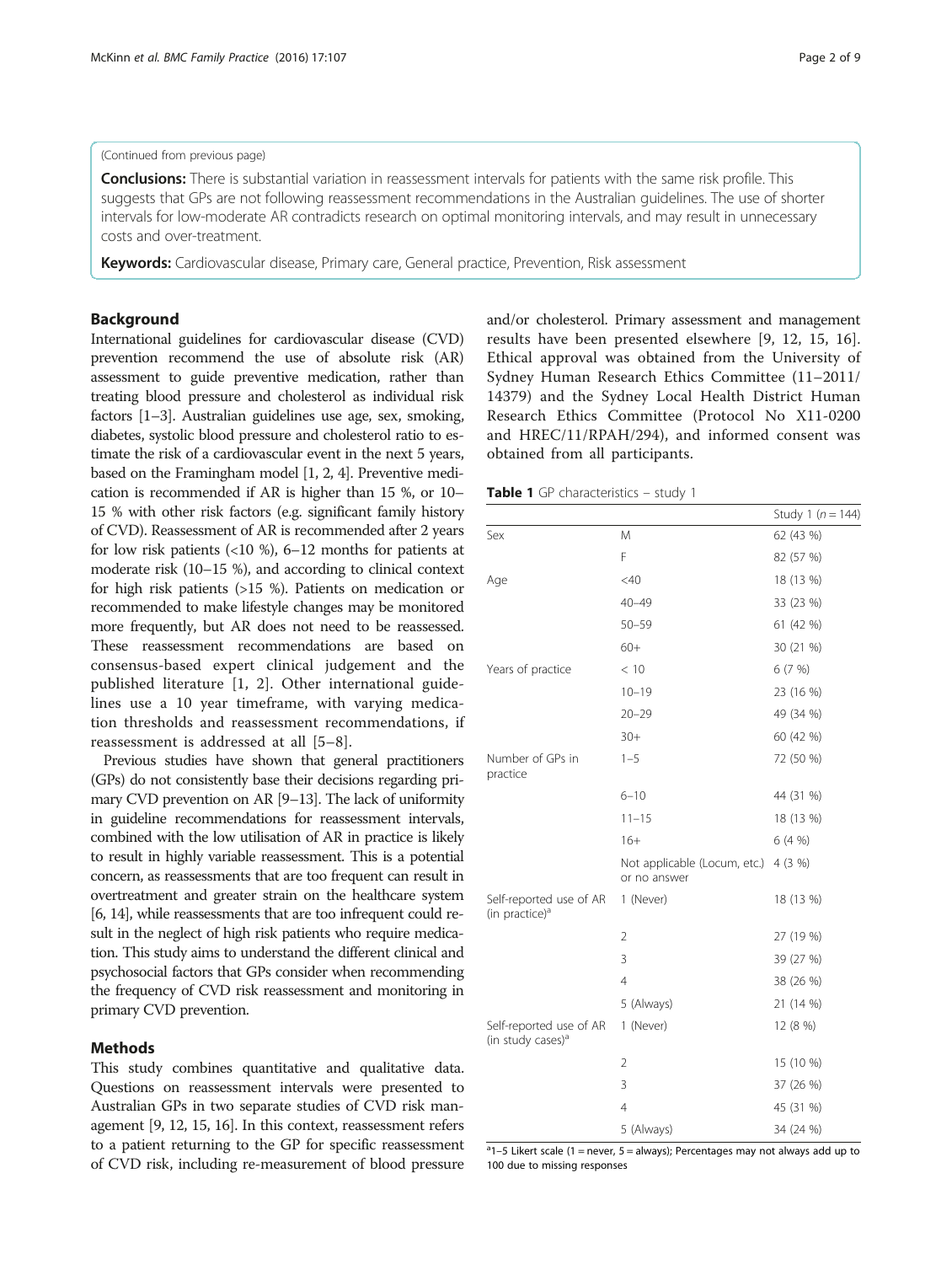## Study 1

GPs currently practicing in Australia were recruited between May and November 2012 at four GP conferences (see Table [1](#page-2-0)).

In a paper-based questionnaire, respondents viewed a generic patient scenario followed by a table with the relevant values for AR, systolic blood pressure, total cholesterol/HDL ratio, HDL, total cholesterol, age, gender and smoking status. Four sets of cases were developed (see Table 2).

Each GP viewed 11 randomly selected cases, from a pool of 43. GPs were asked: whether they would prescribe cholesterol medication and/or blood pressure medication (yes/no for each); when they would reassess (open ended); and could comment on the case (open ended). A more detailed explanation of the method and cases is described elsewhere [[12](#page-9-0)].

#### Statistical analysis

To analyse the GPs' decisions regarding time to reassessment according to risk profile, taking into account case clustering per GP, we used logistic regressions, fitted through generalised estimation equations (GEEs). The GEEs will produce similar estimates to the conventional logistic regression but the confidence intervals will be more conservative because of the correlation between observations due to clustering [[17](#page-9-0)]. Time to reassessment was dichotomised: <6 months and ≥6 months. 95 % CIs for percentages were estimated from the GEEs, and statistical analysis was conducted using SPSS V.21.

Table 2 Patient case descriptions - study 1

#### Study 2

Semi-structured interviews covering CVD risk assessment and management were conducted with 25 GPs between October 2011 and May 2012 [[9\]](#page-9-0) (see Table [3](#page-4-0) for participant characteristics). GPs were recruited via a letter of invitation through their Divisions of General Practice. Participants were asked to describe how they would manage three hypothetical cases (see Table [4](#page-4-0)), and were asked specific questions about how they reassess primary CVD risk (see Additional file [1\)](#page-8-0). Interviews were conducted via telephone  $(n = 23)$  or face to face  $(n = 2)$  by two public health researchers (SM, CB), and were audio recorded and transcribed verbatim. Interviews lasted between 22 and 55 min. A framework analysis method was used [[18](#page-9-0)]. Three authors (SM, CB, JJ) developed the coding framework by independently coding a subset of the data, and discussing emerging themes to develop a preliminary coding scheme, which was discussed and reviewed with an experienced qualitative researcher (KM) to develop the coding framework. SM and CB coded the remaining transcripts, with new themes and revisions to the coding framework discussed throughout the process. SM examined the final framework in order to identify overarching themes and relationships, and results were discussed with all authors, including two academic GPs (JD, PG).

## Results

## Study 1

Table [5](#page-4-0) shows time to reassessment according to AR categories. Across all risk categories, the majority of

| Generic patient <sup>a</sup> scenario | Description                                                                                                                                                                                                                                                                                                                                                            |                    |  |  |  |  |
|---------------------------------------|------------------------------------------------------------------------------------------------------------------------------------------------------------------------------------------------------------------------------------------------------------------------------------------------------------------------------------------------------------------------|--------------------|--|--|--|--|
|                                       | A regular patient of yours presents for a "check-up" and has no current symptoms.<br>He/she has been trying to improve their diet and increase their physical activity levels.<br>You have several previous blood pressure readings at approximately the same level as<br>observed today. A recent test of electrolytes, liver function and renal function was normal. |                    |  |  |  |  |
|                                       | $\cdot$ BMI: 27                                                                                                                                                                                                                                                                                                                                                        |                    |  |  |  |  |
|                                       | • Past medical history: nil of note                                                                                                                                                                                                                                                                                                                                    |                    |  |  |  |  |
|                                       | • Family history: mother died of bowel cancer, nil family history of ischaemic heart disease                                                                                                                                                                                                                                                                           |                    |  |  |  |  |
|                                       | • Social history: married, lives at home                                                                                                                                                                                                                                                                                                                               |                    |  |  |  |  |
|                                       | • Ethnicity: Caucasian                                                                                                                                                                                                                                                                                                                                                 |                    |  |  |  |  |
| Patient case category                 | Individual risk (IR)                                                                                                                                                                                                                                                                                                                                                   | Absolute Risk (IR) |  |  |  |  |
| A (high IR, lower AR)                 | High (either blood pressure or cholesterol)                                                                                                                                                                                                                                                                                                                            | Lower $(515%)$     |  |  |  |  |
| Ai                                    | High (blood pressure only – systolic blood pressure [SBP] ≥147 mmHg                                                                                                                                                                                                                                                                                                    | Lower $(515%)$     |  |  |  |  |
| Aii                                   | High (cholesterol only – total cholesterol/HDL ratio [TC/HDL] ≥6.5 mmol/L                                                                                                                                                                                                                                                                                              | Lower $(515%)$     |  |  |  |  |
| B (high IR, high AR)                  | High (SBP ≥147 mmHg, TC/HDL ≥6.5 mmol/L)                                                                                                                                                                                                                                                                                                                               | High $(>15 \%)$    |  |  |  |  |
| C (lower IR, high AR)                 | Lower (SBP <147 mmHg, TC/HDL <6.5 mmol/L)                                                                                                                                                                                                                                                                                                                              | High $(>15 \%)$    |  |  |  |  |
| D (lower IR, lower AR)                | Lower (SBP <147 mmHg,<br>$TC/HDL < 6.5$ mmol/L)                                                                                                                                                                                                                                                                                                                        | Lower $(515%)$     |  |  |  |  |

<sup>a</sup>Applies to all patient case categories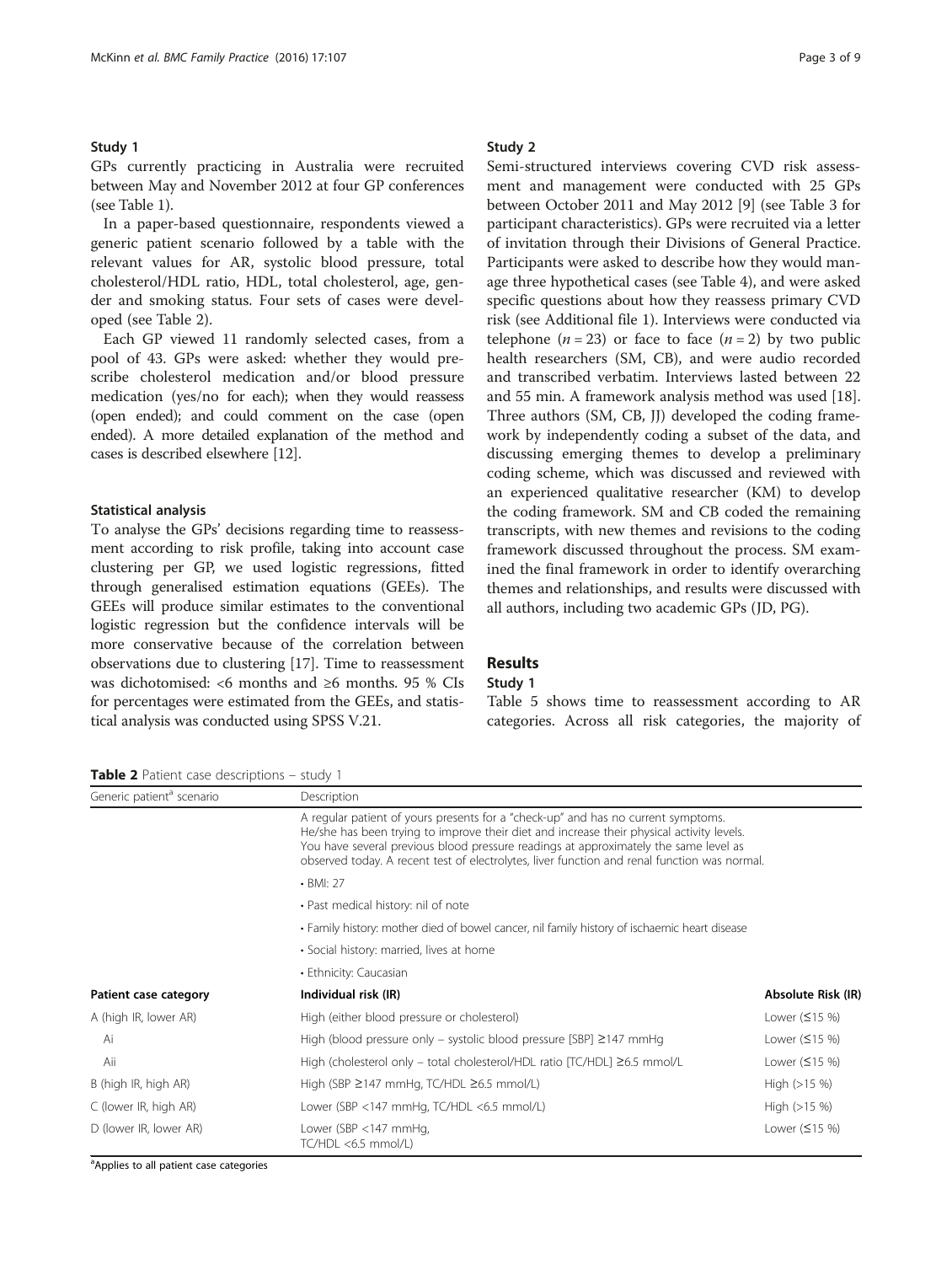<span id="page-4-0"></span>Table 3 GP Characteristics - study 2

|                           |           | Study 2 ( $n = 25$ ) |
|---------------------------|-----------|----------------------|
| Sex                       | M         | 10 (40 %)            |
|                           | F         | 15 (60 %)            |
| Age                       | < 40      | 6(24%)               |
|                           | $40 - 49$ | 8 (32 %)             |
|                           | $50 - 59$ | 7(28%)               |
|                           | $60+$     | 4 (16 %)             |
| Years of practice         | < 10      | 5 (20 %)             |
|                           | $10 - 19$ | 6(24%)               |
|                           | $20 - 29$ | 9(36%)               |
|                           | $30+$     | 5 (20 %)             |
| Number of GPs in practice | $1 - 5$   | 10 (40 %)            |
|                           | $6 - 10$  | 13 (52 %)            |
|                           | $11 - 15$ | 2(8%)                |

patients (71 %,  $CI_{95\%}$  = 67–75 %) would be recalled for reassessment in under six months. The high and moderate AR categories had similar reassessment intention within 6 months (87 %,  $CI_{95\%} = 82-90$  % and 82 %  $CI_{95\%} = 76-$ 86 %, respectively), while only 52 % ( $CI_{95\%} = 47-57$  %) of the patients with low AR would be reassessed in this time frame, as reported by the GPs. Overall, 48 % ( $CI_{95\%} = 43-$ 53 %) of patients would be recalled in under 3 months.

Many of the cases reassessed in under 6 months fall into category A (high IR/lower AR – either SBP  $\geq$ 147 mm Hg or TC/HDL ≥6.5 mmol/L, AR ≤15 %). Seventy-five percent  $(Cl_{95\%} = 70-79$  %) of patients in this category would be reassessed in less than 6 months. The majority of these cases fall into category Ai (high IR/lower AR – high blood pressure only: SBP ≥147 mm Hg, AR ≤15 %), with 90 %  $(Cl<sub>95%</sub> = 85–94 %)$  of patients reassessed in less than 6 months, compared to 59 % ( $CI<sub>95%</sub> = 52–66$  %) of patients in category Aii (high IR/lower AR – high cholesterol only: TC/HDL ≥6.5 mmol/L, AR ≤15 %). Table [6](#page-5-0) shows time to reassessment according to case category.

In open-ended comments, GPs often referred to reassessment and monitoring of lifestyle more generally, particularly when preparing the patient for the possibility of starting medication. This was common for category B (high IR/high AR – SBP ≥147 mm Hg, TC/HDL ratio ≥6.5 mmol/L, AR >15 %) and category Ai (high IR/lower AR – high blood pressure only: SBP  $\geq$ 147 mm Hg, AR

Table 5 Time to reassessment according to the absolute CVD Risk categories

|                        |     | Absolute risk category (% of cases) |                                              |               |  |  |
|------------------------|-----|-------------------------------------|----------------------------------------------|---------------|--|--|
|                        | N   | High (>15 %)<br>$n = 519$           | Moderate<br>$(10-15\%)$ $n=635$<br>$n = 430$ | Low $(< 10 %$ |  |  |
| Time to reassessment   |     |                                     |                                              |               |  |  |
| Less than 1 month      | 261 | 27                                  | 16                                           | 11            |  |  |
| 1 to $<$ 3 months      | 451 | 35                                  | 37                                           | 22            |  |  |
| $3$ to $\leq 6$ months | 346 | 25                                  | 28                                           | 19            |  |  |
| $6$ to $<$ 12 months   | 247 | 9                                   | 15                                           | 24            |  |  |
| 12 to $<$ 24 months    | 148 | 4                                   | 3                                            | 19            |  |  |
| 24 or more months      | 32  | 0                                   |                                              | 5             |  |  |

≤15 %) cases where reassessment in less than 6 months was recommended. Patients were also recalled for non-CVD related matters, such as cancer screening, postmenopausal health checks, and other blood tests to check organ function and blood count.

There was some confusion about using AR-based CVD prevention guidelines, and the concept of AR; several comments asked "where does the risk come from?" or asked why the patient's AR was a particular level. This type of comment was made for cases in category C (lower IR/high AR – SBP <147 mm Hg, TC/HDL <6.5 mmol/L, AR >15 %) which could reflect a lack of understanding that the presence of multiple lower-level individual risk factors can amount to high AR.

#### Study 2

Qualitative interviews provided insight into the range of reassessment times seen in the experimental study, with GPs identifying various functions for reassessment and monitoring. Table [7](#page-5-0) provides a summary of reasons for shorter (<6 months) and longer (≥6 months) intervals. Although GPs were not specifically asked about monitoring function and intervals, these emerged as key themes in the qualitative analysis. In this context, monitoring refers to checks with the GP in regard to CVD medication, individual CVD risk factors, lifestyle changes, or other medical issues relevant for CVD (risk).

#### Reassessment and monitoring function Psychosocial benefits

GPs made statements about the perceived psychosocial benefits of monitoring for their patients, especially for

Table 4 Patient case descriptions – study 2

|              |           | <b>I WANTS</b> I TURNED CODE UCBERFOLD BRUCH E |      |     |             |        |                                                                                                                                 |
|--------------|-----------|------------------------------------------------|------|-----|-------------|--------|---------------------------------------------------------------------------------------------------------------------------------|
|              |           |                                                |      |     |             |        | Case Sex Age Smoking status Y/N SBP (mmHg) TC (mmol/L) HDL (mmol/L) TC/HDL AR <sup>a</sup> (%) Study 1 equivalent case category |
|              | Male 61 N |                                                | 156  |     | 4.9 1.6     | 39 Ai  |                                                                                                                                 |
| $\mathbf{2}$ | Male 61 N |                                                | 116. |     | 6.4 1 6.4 9 |        | Aii                                                                                                                             |
| $3^{\circ}$  | Male 61 Y |                                                | 131  | 5.4 | 1.2         | 4.5 16 |                                                                                                                                 |

<sup>a</sup>Absolute risk was not reported systematically to all GPs. GPs were informed of the patients' AR if they asked for it, or if they had previously mentioned using AR in their practice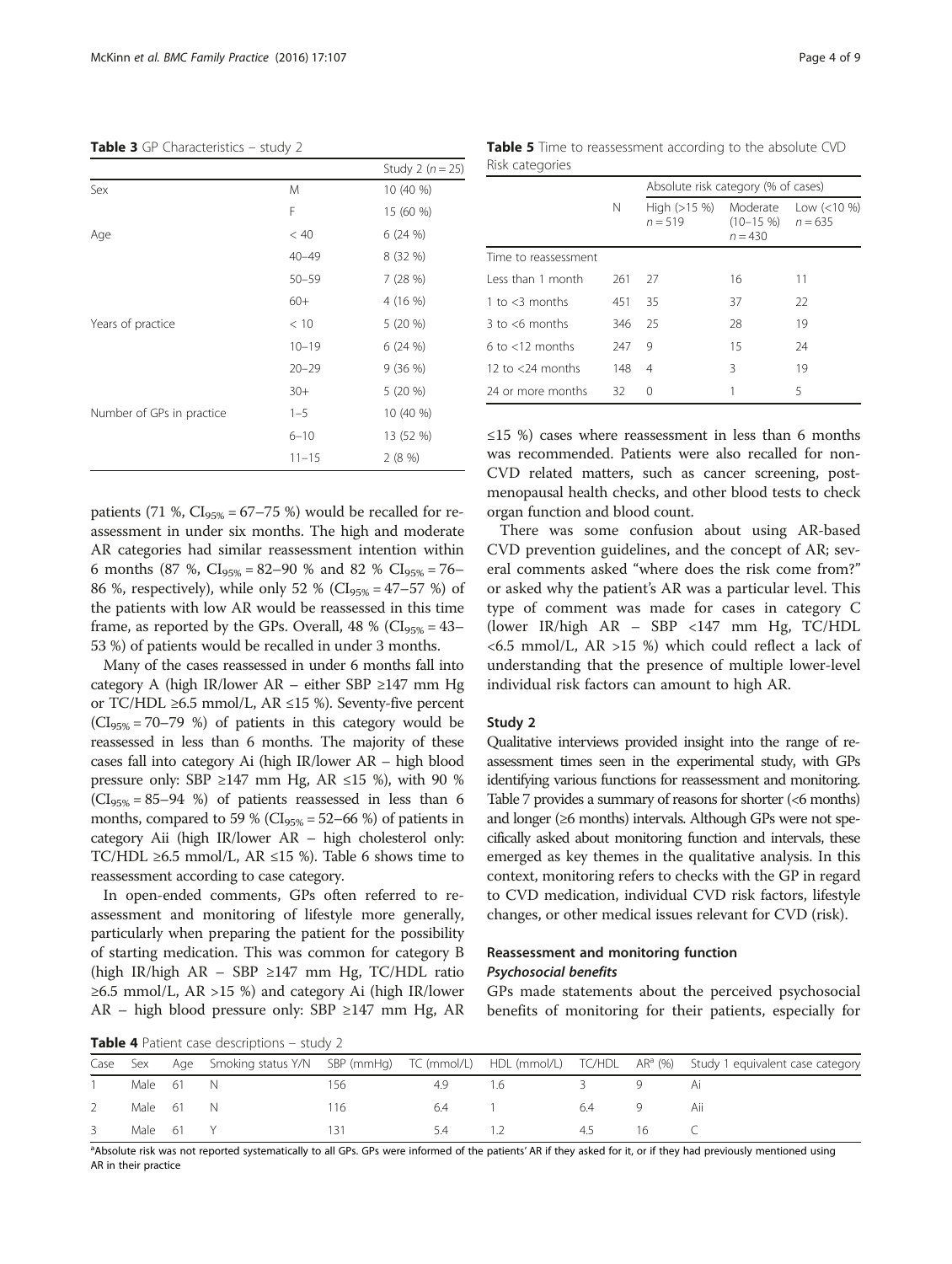|                      | Patient case category (% of cases)                       |                                           |                                                     |                              |                  |                   |
|----------------------|----------------------------------------------------------|-------------------------------------------|-----------------------------------------------------|------------------------------|------------------|-------------------|
|                      |                                                          | Ai                                        | Aii                                                 | <sub>B</sub>                 |                  | $\Box$            |
|                      | High IR <sup>a</sup> lower AR <sup>b</sup><br>(combined) | High IR lower AR<br>$(BP \text{ only}^c)$ | High IR Lower AR<br>$($ chol. only <sup>d</sup> $)$ | High IR High AR <sup>e</sup> | Lower IR High AR | Lower IR Lower AR |
|                      | $N = 788$                                                | $N = 398$                                 | $N = 390$                                           | $N = 214$                    | $N = 277$        | $N = 206$         |
| Time to reassessment |                                                          |                                           |                                                     |                              |                  |                   |
| $<$ 1 month          | 17                                                       | 29                                        | 4                                                   | 45                           | 11               |                   |
| 1 to $<$ 3 months    | 34                                                       | 47                                        | 21                                                  | 38                           | 34               | 4                 |
| $3$ to $< 6$ months  | 24                                                       | 14                                        | 35                                                  | 15                           | 34               | 15                |
| $6$ to $<$ 12 months | 18                                                       | 8                                         | 28                                                  |                              | 14               | 31                |
| 12 to $<$ 24 months  | 6                                                        |                                           | 10                                                  |                              |                  | 39                |
| 24 or more months    |                                                          |                                           |                                                     | $\Omega$                     | Ω                | 10                |

<span id="page-5-0"></span>Table 6 Time to reassessment according to patient case categories

<sup>a</sup>High IR: elevated individual risk factor

<sup>b</sup>lower AR: low or moderate absolute risk (≤15 %)<br><sup>c</sup>PP only systelis blood pressure >147 mmHg

 ${}^{\text{c}}$ BP only: systolic blood pressure  $\geq$ 147 mmHg

<sup>d</sup>cholesterol only: total cholesterol/HDL ratio ≥6.5 mmol/L

lifestyle change and weight management. GPs saw frequent monitoring as important for patient motivation, engagement and reassurance.

"To keep them engaged…because if they are engaged with you and want to work on it you can do lots of things but if they disappear…you can't do anything until they come." (ID5)

Reassessment of AR may play a part in this if the GP feels it may aid patient management, or that a change in AR will motivate the patient to continue with lifestyle management.

"If you bring them back and you start saying 'ah look your cholesterol has come down, look at your risk, look on the CV calculator remember it was there, look where it is now'…once you start seeing a difference usually you'll notice they get quite excited." (ID22)

#### Preparing the patient for medication

GPs saw reassessment of risk factors and regular monitoring of lifestyle changes as a method of getting patients accustomed to the idea that they may need to start potentially life-long medication.

"If they're not fine then…also get them used to the fact that they may well have to go onto medication so when they do go onto medication whether that be statins or whether it be anti-hypertensive, that they know that....that they do require, this wasn't a once off."  $(ID7)$ 

**Table 7** Summary of reasons given by GPs for reassessment and monitoring intervals

| Shorter monitoring and/or reassessment period (<6                                                                                                                                                                                                                                                                                                                                                                                                                                                                                                                                                                                                                                                                                                                                                                                                                         | Longer monitoring and/or reassessment period (6+ months)                                                                                                                                                                                                                                                                                                                                                                                                                                                                                                                                                                                                                                                                                                                                                                                                                                                                                 |
|---------------------------------------------------------------------------------------------------------------------------------------------------------------------------------------------------------------------------------------------------------------------------------------------------------------------------------------------------------------------------------------------------------------------------------------------------------------------------------------------------------------------------------------------------------------------------------------------------------------------------------------------------------------------------------------------------------------------------------------------------------------------------------------------------------------------------------------------------------------------------|------------------------------------------------------------------------------------------------------------------------------------------------------------------------------------------------------------------------------------------------------------------------------------------------------------------------------------------------------------------------------------------------------------------------------------------------------------------------------------------------------------------------------------------------------------------------------------------------------------------------------------------------------------------------------------------------------------------------------------------------------------------------------------------------------------------------------------------------------------------------------------------------------------------------------------------|
| <b>Patient drivers</b><br>. Low patient motivation to make lifestyle changes -<br>may need to start medication earlier.<br>. High patient motivation to make lifestyle changes -<br>maintain motivation with good results.<br>• Patient desires frequent monitoring and reassessment<br><b>Risk factor drivers</b><br>• Borderline for treatment with medication<br>• Monitoring of blood pressure and cholesterol after<br>lifestyle change prescription<br>• Comorbidities<br>• Weight monitoring<br>• Smokers: frequent monitoring of other risk factors and<br>opportunities to reassess willingness to quit.<br><b>GP</b> drivers<br>• Strong focus on prevention/screening<br>· Strong focus on reducing risk through lifestyle change<br>rather than medication<br>• View that you can monitor more often than recommended<br>by quidelines without over-servicing | <b>Patient drivers</b><br>• High patient motivation - patient is motivated by early success<br>with lifestyle change and can manage alone for longer intervals.<br>• Longer time period needed for lifestyle changes to show results,<br>in order not to discourage or demotivate patient with lack of success.<br><b>Risk factor drivers</b><br>• Risk factors have decreased or are well controlled with medication<br>• No urgent CVD risk factors that need to be addressed,<br>and/or absolute risk is low<br><b>GP</b> drivers<br>• Too busy to reassess CVD risk unless requested by patient<br>• Use of opportunistic monitoring and reassessment<br>• Follow quideline recommendations on reassessment and monitoring<br>frequency for low/moderate risk patients<br>• Concern about over-servicing asymptomatic patients<br>· Involvement of other practitioners in patient's care<br>(dietician, exercise physiologist, etc.) |

 $\mathrm{^e}$ High AR: >15 %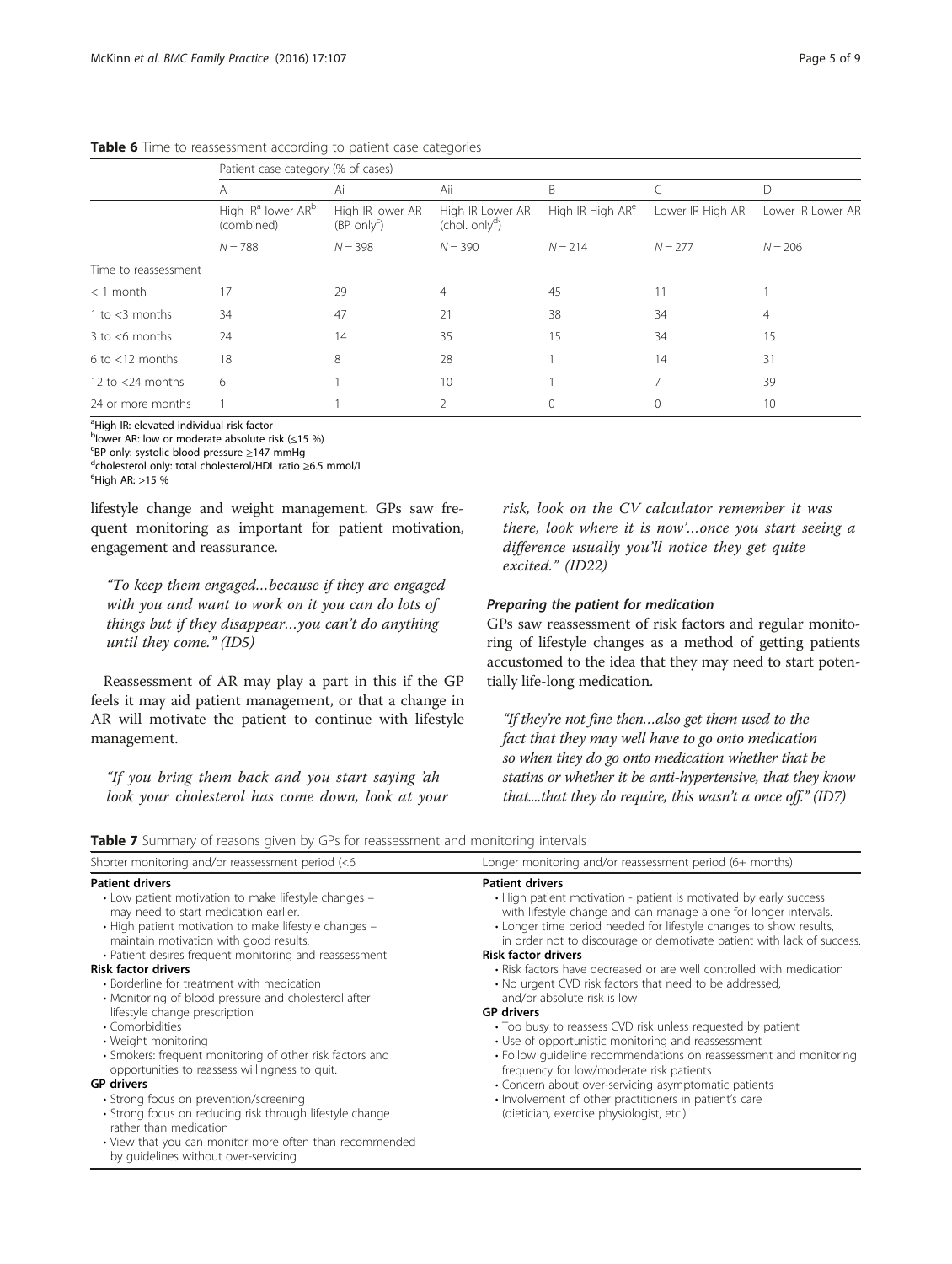This approach may also involve reassessment of AR as a way of showing patients an objective measure of why they need to start medication.

"I do find it useful to do the calculation again…for the patient so they can see there is some sort of objective reason why a medication would now be beneficial. They've…tried certain lifestyle changes in the community…and if they still haven't reached target… it seems very reasonable then and to set some pharmacotherapy for that to be done." (ID16)

#### Identification of barriers

Another function of monitoring mentioned by GPs is to provide an opportunity to discuss barriers to adherence, for both lifestyle change and medication.

"For those that aren't getting there you may need to explore further…so you need to sort of be constructive and go back to if you haven't lost weight well it's not just come back in a month its well what are the barriers that are preventing this and how can we overcome those barriers." (ID31)

## Reassessment and monitoring intervals

Patient drivers: motivation to make lifestyle changes Patient motivation also impacted monitoring and reassessment intervals, with frequent monitoring seen to be discouraging if the patient does not see the results of their efforts.

"There is a fine line between doing it too early and them not seeing any results or…doing it…so they can see something happening." (ID11)

GPs cited both high and low patient motivation to change lifestyle as a reason to monitor frequently: for high motivation patients because it helps maintain motivation, and low motivation patients because they will need to commence medication sooner.

High motivation: "if they....looked as though they were listening and trying to think ok I am going to modify my diet and lifestyle. I would say look lets test it in 2 months and see what change it makes and see if that is significant for you." (ID29)

Low motivation: "the ones who really haven't done anything, still putting on weight and smoking, I do try to see them more often." (ID9)

However, GPs also cited high and low patient motivation as a reason for longer monitoring and reassessment

intervals: highly motivated patients may be monitored less frequently once they start achieving lifestyle change goals, while frequent monitoring of patients unwilling to make lifestyle changes or take medication may be seen as inappropriate and futile.

High motivation: "Well I suppose if you see them 3 monthly first of all and they've done really well and they have dropped the weight and they're exercising and they're feeling really motivated then there is no point in checking their cholesterol again every 3 months." (ID9)

Low motivation: "He is new to me today this guy and he has come in with cholesterol results basically every 3 months, they've been doing them for the last 2 years and I go what for, he has not changed over that time, he is not prepared to change and he is not going to take a statin and I go well what's the point of doing it every 3 months, so we can have the same conversation."(ID11)

#### Patient drivers: demand for reassessment

Other patient driven factors mentioned by GPs that are not related to lifestyle change motivation include patient desire for regular blood tests, whether the GP thinks it is required or not:

"I get patients who are very keen to do blood tests. Everybody seems very keen to know their cholesterol and their sugars and things…I sometimes have a battle with some patients because they want to do it (cholesterol testing) every 6 months, once a year is enough." (ID10)

Several GPs also mentioned gender as an element that influences monitoring and reassessment frequency, with men failing to present according to the schedule set by the GP.

"If they are women they are going to come back, if they are men you to have to sort of chase them." (ID5)

## Risk factor drivers

The presence of certain risk factors drove some GPs to recall patients more frequently, including comorbidities, and factors that are not taken into account in the AR calculation, such as weight and family history. Smokers who are not attempting to quit may also be encouraged by their GP to visit more frequently to monitor their other risk factors.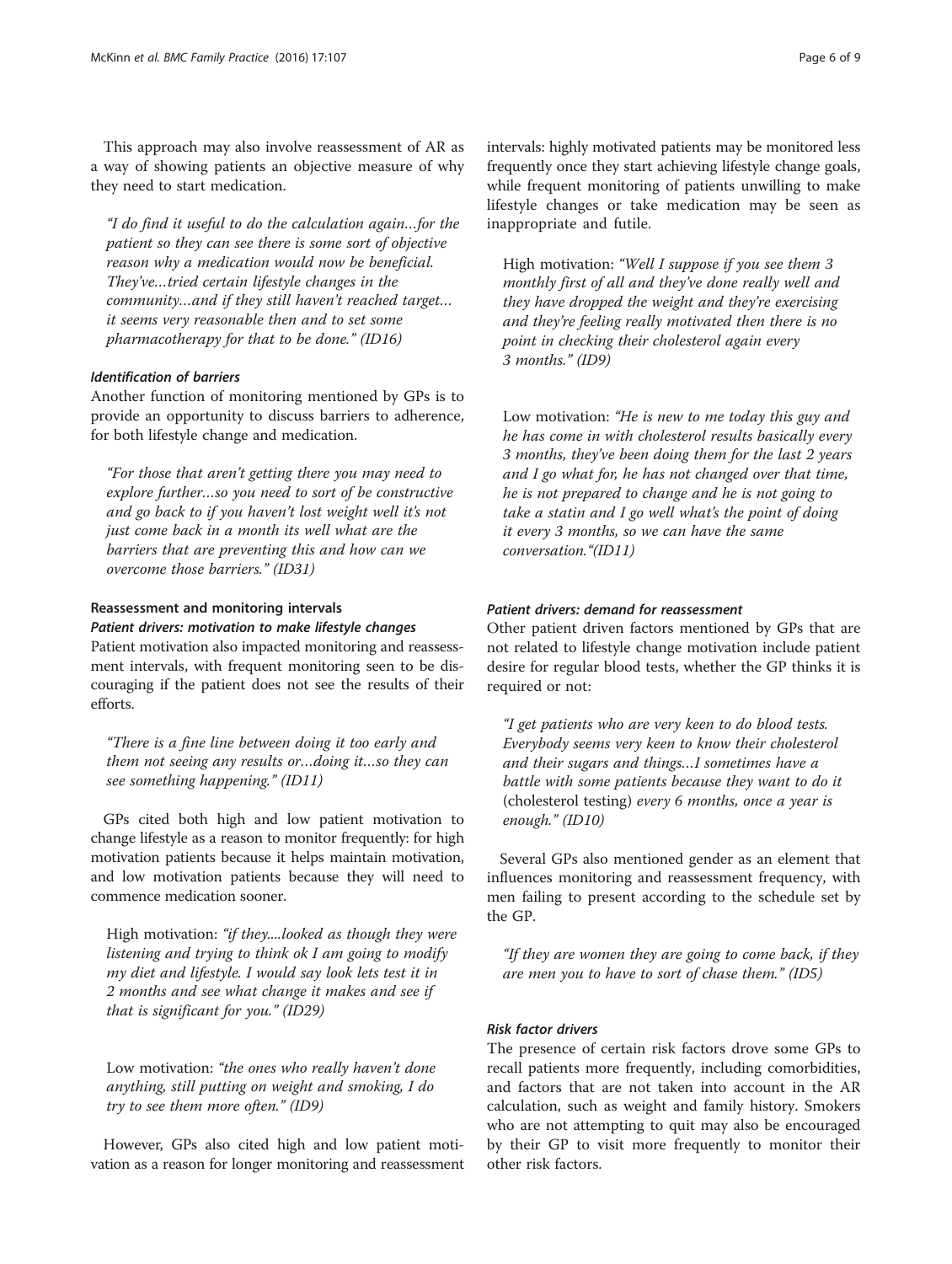"If you've got some severely obese kind of young guy with a massive family history you would be more concerned about him and more likely to chase him up than someone who is relatively fit and healthy and has the same absolute score." (ID9)

## GP drivers

GPs' own attitudes regarding prevention and guidelines influenced the frequency of monitoring, ranging from a strong focus on screening all patients, to concern about over-servicing.

"I am measuring all those factors at least every 12 months on virtually all my patients…or maybe 6 months…that's the way I run my practice, I do a lot of screening." (ID26)

"I try to get them back at the 6 weeks, month, 6 weeks - 3 months, I know it's always sooner than what the GP guidelines are but I like to keep it a little bit on the front burner while not massively over-servicing" (ID2)

Some GPs were concerned about over-servicing asymptomatic patients. GPs mentioned that the consultation should be valuable to the patient, rather than an inconvenience.

"I always feel really…hesitant about getting well people to come in and we don't bulk bill, so getting them to come in and pay for a check which you know kind of says they're ok." (ID29)

"I don't want the practice consultation to be viewed as a chore but really something....that they get meaning and get use out of it" (ID16)

GP attitudes regarding lifestyle change also affected monitoring and reassessment intervals. Several GPs thought that more frequent monitoring should be encouraged for patients attempting lifestyle change.

"If somebody has got a weight problem, obesity, then I will ask them to see me in a couple of weeks so I can check their weight and that motivates them. Because if they know they're going to the Doctor and he's going to check their weight they're more conscious about weight…I won't ask them to come and see me in say 3 or 6 months, they won't come, we will lose them." (ID38)

## **Discussion**

The results of both studies show a substantial range in reassessment intervals for patients in the same CVD risk categories, with the interview study also revealing a wide range in GPs' reasoning behind reassessment and monitoring intervals that is sometimes contradictory.

The experimental study results showed that across all risk categories, the majority of patients would be recalled for reassessment in under 6 months, and almost half in under 3 months. While high risk patients were reassessed in accordance with Australian guidelines, low-moderate risk patients were reassessed earlier [[1, 2](#page-9-0)]. Perhaps of most concern is the finding that 95 % of low risk patients (AR <10 %) would be reassessed earlier that the Australian guidelines recommend [[1, 2\]](#page-9-0); and 52 % of those would be reassessed within 6 months. In contrast, recent modelling research has found that reassessment of primary CVD risk before 8–10 years is not warranted for most people who do not require preventive medication at baseline [\[6\]](#page-9-0).

The difference in reassessment times between category Ai cases (high IR/lower AR – high blood pressure only:  $SBP \ge 147$  mm Hg, AR ≤15 %) and category Aii cases (high IR/lower AR – cholesterol only:  $TC/HDL \ge 6.5$  mmol/L, AR  $\leq$ 15 %) is consistent with previously reported results from this study which found that GPs' decision-making was more influenced by individual risk factors than AR, especially for blood pressure lowering medication. Blood pressure lowering medication was prescribed in 83 % of the category Ai cases (high IR/lower AR – high blood pressure only: SBP ≥147 mm Hg, AR ≤15 %), compared with cholesterol lowering medication being prescribed in 34 % of the category Aii cases (high IR/lower AR – choles-terol only: TC/HDL] ≥6.5 mmol/L, AR ≤15 %) [[12](#page-9-0)]. This pattern is confirmed in the reassessment intervals for these categories, with 90 % of high SBP/lower AR cases being reassessed in less than 6 months, compared to 59 % of high cholesterol/lower AR cases.

The broad range of reassessment times given by different GPs for the same cases is also suggestive of a general lack of awareness of the primary CVD prevention guidelines, in particular the use of AR. For example, one case in category Ai (high IR/lower AR – high blood pressure only: SBP ≥147 mm Hg, AR ≤15 %) had a range of reassessment responses from 2 to 3 days up to 5 years, with similar ranges in other categories. Previous research has also pointed to an evidence-practice gap in the uptake of AR assessment as a tool for primary CVD prevention, but reassessment has not specifically been investigated in this literature [\[19](#page-9-0)–[21\]](#page-9-0). Although in this hypothetical study high risk patients would be recalled for CVD risk reassessment sooner, previous studies have shown that in practice many people who fall into this category are undertreated [\[20](#page-9-0), [21\]](#page-9-0).

However, the qualitative results reveal justifications for frequent monitoring and reassessment of CVD risk that are not necessarily accounted for in the guidelines,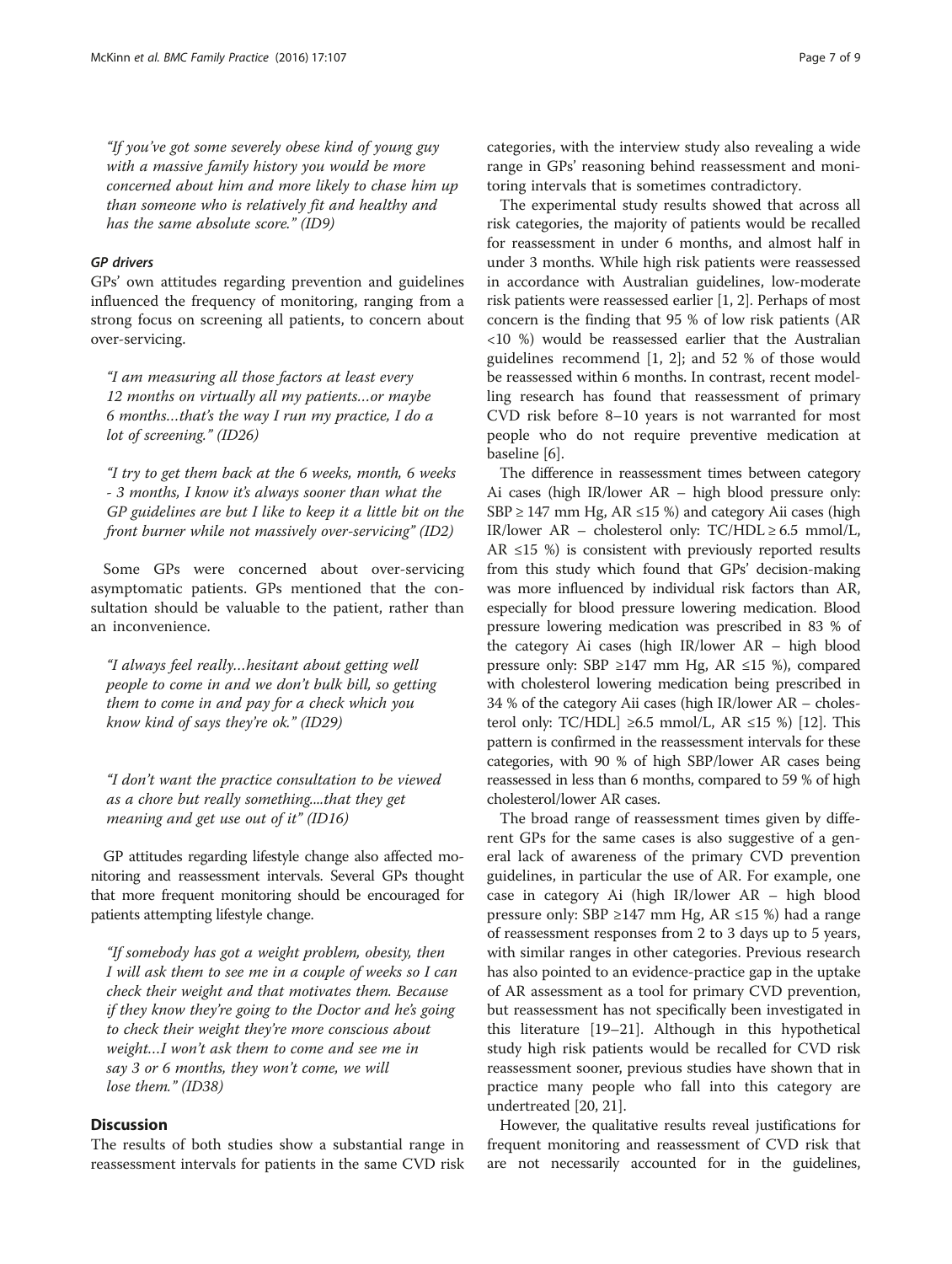<span id="page-8-0"></span>including the perceived benefits of more frequent monitoring and reassessment on patient motivation to make and maintain lifestyle changes. Perceived patient motivation can be used as a rationale for both frequent and infrequent reassessment intervals. Additionally, several GPs mentioned the difficulty of convincing lower risk patients that they do not require frequent blood tests and reassessment. In the experimental study, GPs also made comments about recalling patients for non-CVD related matters even though the question was posed in the context of CVD risk assessment. This may reflect how GPs view CVD risk in the context of their patient's overall health and the broad spectrum of risk factors that GPs are continuously monitoring and (re)assessing in their patients. These varied reasons for monitoring and reassessment, which take into account both biological and psychosocial patient factors, are not acknowledged in the guidelines and lead to wide practice variability. More guidance is needed for GPs around when to perform CVD risk reassessment to inform decision-making versus monitoring risk factors in order to fulfil other psychosocial functions. It should be noted that while the experiment presented here deliberately removed contextual patient factors such as preferences and other health concerns, these are important considerations for patient-centred practice.

The strengths of this study include 1) a heterogeneous sample and 2) the use of both quantitative and qualitative methods in order to enhance understanding of GPs' decision-making regarding reassessment of primary CVD risk. The main limitations are that 1) GPs who participated in the study may be more or less supportive of using AR assessment than GPs in the wider community, 2) the study relied on self-reported behaviour, which may differ from actual practice, and 3) GPs in the experimental study were asked "When would you reassess this patient?", so it is possible that for patients who were prescribed a blood pressure or cholesterol lowering medication, GPs answered this question in terms of treatment monitoring, rather than CVD risk reassessment. However, this does not change the key finding that the majority of low risk patients, who should not be prescribed medication according to the guidelines [\[1](#page-9-0)], were reassessed much earlier than recent modelling recommends: less than 1 year compared to 8–10 years [[6\]](#page-9-0).

## Conclusions

There is a lack of evidence-based guidance for reassessing primary CVD risk, and as these studies show, what GPs do in practice is very inconsistent. Many are recalling patients too frequently, but the reasons reflect a broader view of patients' health, incorporating psychosocial factors. The use of shorter intervals for low-moderate AR contradicts research on optimal monitoring intervals [\[6\]](#page-9-0), and may result in unnecessary costs and over-treatment. Evidence on when to reassess patients' primary CVD risk needs to be better integrated into clinical practice guidelines, while also acknowledging other legitimate reasons for more frequent monitoring.

## Additional file

[Additional file 1:](dx.doi.org/10.1186/s12875-016-0499-7) Study 2 qualitative interview questions about how GPs reassess primary CVD risk. (DOCX 14 kb)

#### Abbreviations

AR, absolute risk; BMI, body mass index; CVD, cardiovascular disease; GEE, generalised estimation equation; GP, general practitioner; HDL, high-density lipoprotein; IR, individual risk; SBP, systolic blood pressure; TC, total cholesterol

#### Acknowledgements

The authors would like to thank the General Practitioners who participated in both studies, Kristen Pickles for assisting with data collection and preliminary analysis, and Adam McSorley for assistance with data management.

#### Funding

These studies were both funded by the National Health and Medical Research Council (NHMRC) through grants awarded to the Screening and Test Evaluation Program (633003) and Bond University (511217). Carissa Bonner was supported by an Australian Postgraduate Award. Jesse Jansen (1037028) and Kirsten McCaffery (1029241) were supported by NHMRC fellowships. Matthew So was supported by a Charles Perkins Centre Summer Research Scholarship.

#### Availability of data and materials

The datasets generated and analysed during this study are available from the corresponding author on reasonable request.

#### Authors' contributions

All authors included on the paper fulfil the criteria of authorship, and there was no one else who fulfils the criteria. SM contributed to recruitment, data collection, analysis, interpretation, and revising the manuscript. CB contributed to study design, recruitment, data collection, analysis, interpretation, and revising the manuscript. JJ contributed to study design, analysis, interpretation and revising the manuscript. ATP contributed to analysis, and revising the manuscript. MS contributed to analysis, interpretation, and drafting the manuscript. LI contributed to study design, interpretation, and revising the manuscript. JD contributed to study design, interpretation, and revising the manuscript. PG contributed to study design, interpretation, and revising the manuscript. KM contributed to study design, analysis, interpretation, and revising the manuscript. All authors approved the final version of the manuscript and all authors are guarantors.

#### Competing interests

The authors declare that they have no competing interests.

#### Consent for publication

Not applicable.

#### Ethics approval and consent to participate

Ethical approval was obtained from the University of Sydney Human Research Ethics Committee (11–2011/14379) and the Sydney Local Health District Human Research Ethics Committee (Protocol No X11-0200 and HREC/11/RPAH/294), and informed consent was obtained from all participants.

#### Author details

<sup>1</sup>Screening and Test Evaluation Program (STEP), Sydney School of Public Health, The University of Sydney, Sydney, NSW, Australia. <sup>2</sup>Centre for Medical Psychology & Evidence-based Decision-making (CeMPED), The University of